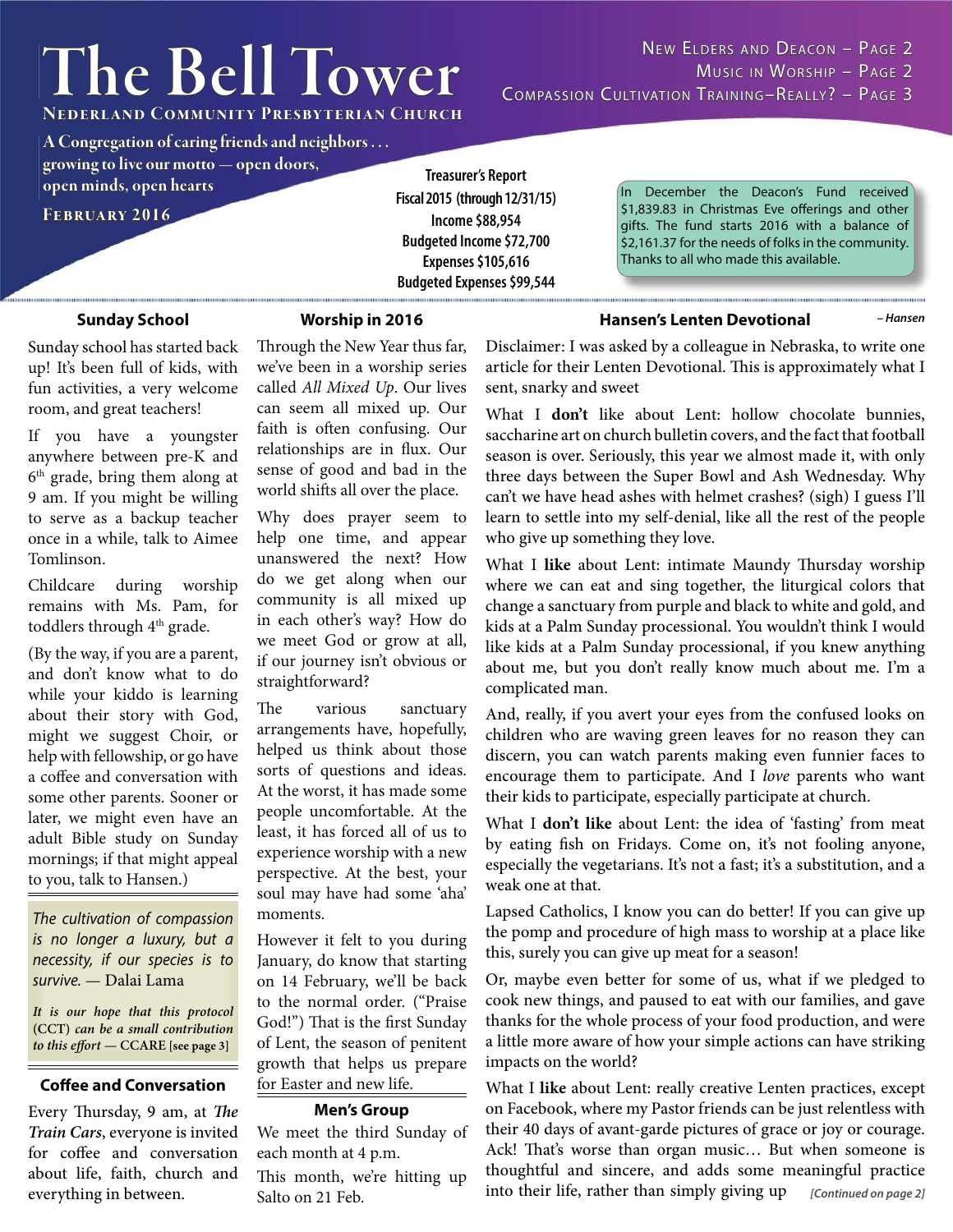#### **Hansen's Lenten Devotional**

mustard or video games, that's fantastic.

Even if you aren't creative, just pledge to read some Bible every day for these six weeks, and you'll learn something about penitence, I'm sure of it.

What I **don't like** about Lent: Lenten devotionals. Seriously, I've never read one. I've even managed to get out of writing a piece like this for the last 15 years that I've worked at a church. But another Pastor asked me to write an entry for her church, so I did. (sigh, again)

Honestly, aren't we all more interested in eating a nice solid piece of chocolate every day of Advent? No? Well ok, I've been wrong before. So I'll consider those wrongs, and keep writing, just for you.

What I **like** about Lent: the message and point of it. *"Look… and live."* (Numbers 21:6) *"Come, follow me…"* (Matthew 4:19)

Let us prepare ourselves for new life, by taking real stock of our patterns, behaviors, and relationships, and let us find ways to rise up with God.

#### **New Elders & Deacons**

Congratulations and welcome to the new leaders at NCPC*!*

**Aimee Tomlinson**, new Elder for Christian Education, has been a Nederland resident

for 12 years. She and her husband, Jeremy, have 2 daughters, Sierra (7) and Annabelle (4). Before having kids, Aimee was an Interior Designer specializing in commercial and



multifamily residential architectural projects. Currently she enjoys being a stay at home mom and she is very involved volunteering at the Elementary School and as a local Girl Scout Brownie troop leader. She now adds Sunday School teacher to her resume.

**Dean Rundle**, new Elder for Worship, says "I'm blessed with my wife, Janice, of 42 years, daughter Amber of Denver and son Michael of Steamboat Springs and 3 grandkids in Denver. We've been in Nederland since 2003, and I attended NCPC off and on for a long time before

Every church, perhaps every worshiping community in the history of the world, has people who have *strong and very different feelings* about the music.

One person wants praise songs; another wants the good ol' hymns. Some care most about the message of a hymn; others about its melody or familiarity. While one person's favorite old hymn will spark great memories for some folks, another person's idea of a classic hymn is actually very foreign to most of the congregation.

What we can agree on (I hope), is that music is integral to worship, and that our music should reach as many people as we can, with hymns, anthems, Daniel's pieces, etc.

So, to help that process, we are going to set up a box at the back of the sanctuary, for you to write down *what songs you would like* for us to use in worship. There will also be slips of paper there for you to offer a Scripture passage you would appreciate our using.

Hansen already has a great list of over 130 songs that the congregation has named as familiar and favorites, through two series

joining last year—a life-long Methodist before that. I'm retired after 36 years with the U.S. Fish and Wildlife Service, having had a great career managing National Wildlife Refuges all over the country. I love to hunt and fish, camping and messing with the grandkids."

**Kathleen Henningsen**, new Elder for Fellowship, has a gift for hospitality! She says of herself, "I am a 64 year old, retired bilingual (English/Spanish) teacher. My

> previous two NCPC positions have been as Fellowship Elder and Deacon. My passions are hiking, dancing, biking, back-country skiing, camping, t'ai chi, yoga, singing, and

traveling. Spiritually, I believe that people in community reflect God's goodness."

**Tricia Stiefer**, new Deacon, describes her faith background thusly: "I grew up in a Christian home and attended many church related activities throughout my whole life. I dedicated my life to Christ at a young age and throughout my journey

#### **Music in Worship**

of data gathering over the last few years. (We've used about 100 of those so far, some you would recognize immediately, some are very obscure but loved by someone.)

Along with that, I have a list of about 110 other songs that might be worth singing or learning. (We've used about 80 of those so far, including some real standards that weren't named in the surveys, like *All Creatures of Our God and King or Immortal, Invisible, God Only Wise*.) As well, I've retired about 25 songs that were on those two lists, but just didn't seem to work well.

When you put a slip of paper into the Worship Box, whether it's a song or a Scripture, one you want us to use more or one you haven't heard in a while, I want you to know that you are helping shape the ministry of this congregation. Your sense of the Spirit of God is absolutely valuable, and your comfort in the practice worship is very important.

So, please share your ideas, and trust that we can really work together to bring a blend of known and loved songs, alongside the new classics.



I have taken a few detours, and I know God is always there to help guide me. My father is/was a Deacon

in the Baptist church and while watching him and the other Deacons help those in need inspired my love of helping others. Being a deacon is another way I can help others in need."

#### **In our Prayers**

Please keep these folks and circumstances in your daily thoughts and prayers: Violet Aandres and Rich Deubel; Judy Anderson; Anastasia and family; Delores Cieloha; Rev Gibney's brother; Janet Irwin; Linda Jones; Holly, Mikey and Miles Kreps; Kaitlyn Lammers; Chuck Miller; Karen Moss; Carol Nowak; Morggan O'Neill; Miles Pancoast and family; Torin Perret; The Family of Matt Shannon; Rhonda Skeie; Gail and David Skinner; Mike Smith; Keri Stiller; Pat Whalen; Love and consideration within the church and denomination; for those serving in the military.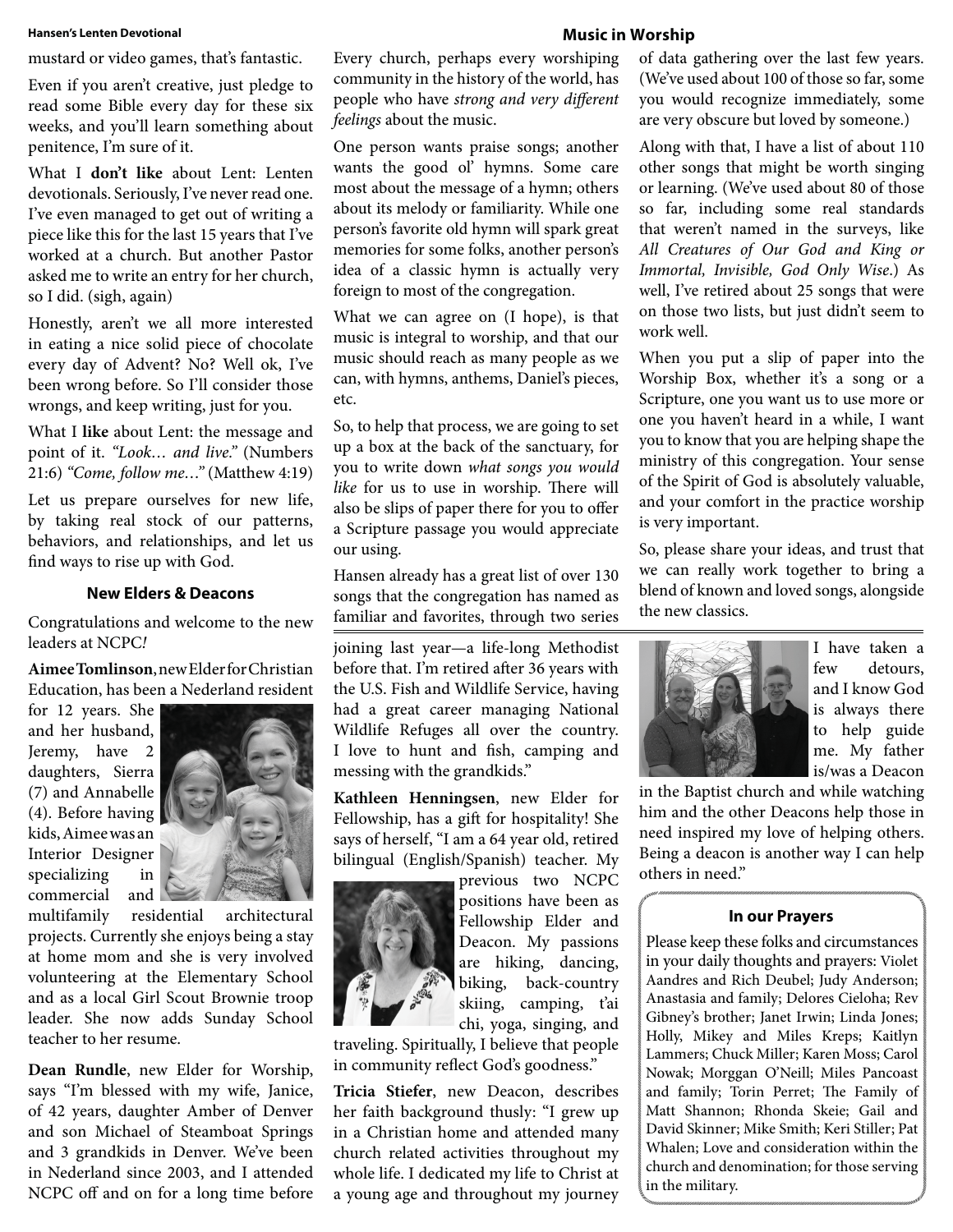## **Corner for Youth original contract of the Mission**

A place for news, reports and updates on our church youth AND a place for our youth to let folks know what's happening, what's needed, your concerns. Let your *VOICE* be heard*!!*

**Youth Group** – The Youth Group religious diversity program has been a blast! We learned about Buddhism in January, Judaism in December, and upcoming we get to discover how some of our Native American neighbors understand and practice spirituality. Teenagers (or so), you can come to the fellowship hall on 7 Feb 11:45, for lunch and fun together, as we learn more about our diverse world. All young people in town are invited, but adults have to be patient, until maybe next year, to have their own series like this.

Also, one Wednesday a month, Youth Group gathers to figure out what makes their Christian heritage unique and meaningful. See you there on 24 Feb 6:30, with dinner!

#### **Director of Music Ministries**

**SEARCH UPDATE** – In January, the Session approved an advertisement for this position, and it was quickly posted around town and to the Boulder community. We have received a number of applications, and in early February, a search committee will meet with a few candidates.

If all goes well, we should someone in place during Lent, ready to lead the choir for great Easter music, and help Hansen and Daniel choose music that will inspire us all to a closer walk with God.



Learn how to train your mind to intentionally choose compassionate thoughts and actions and develop skills that help you relate to others-and yourself.

Compassion Cultivation Training (CCT) was developed at Stanford School of Medicine, the Center for Compassion and Altruism Research and Education (CCARE)

"A compassionate attitude can greatly reduce the distress people feel in difficult situations and can become a profound personal resource in times of stress.

*– Dennis Whalen*

### **FOOD PANTRY**

The Emergency Family Assistance Association (EFAA) has received a grant to partially fund a person to work in the mountain communities for approximately 11 hours/week to provide complete support for EFAA and Housing and Human Services. This person will travel among the mountain communities. The Food Pantry is providing some funding for this person. A job description will need to be prepared and then a hiring process completed. We hope to have this person start working within the next 30- 60 days.

The Food Pantry is exploring options to assure that students that are involved with the Free Lunch program in the schools will also have food available during the summer months. We've not yet determined how this will be accomplished but we've several ideas and are working with the schools to find the optimal solution.

During December the Food Pantry was able to gather 1200 pounds of donated food from Trader Joe's in Boulder thanks

"Compassion Cultivation Training (CCT) is an 8-week educational program designed to help you improve your resilience and feel more connected to others—ultimately providing an overall sense of well-being."

A research study showed that*...CCT resulted in significant improvements in all three domains of compassion—compassion for others, receiving compassion from others, and self-compassion*.

Another study noted that the *findings suggest that compassion cultivation training effects cognitive and emotion factors that support psychological fl exible and adaptive functioning.* Amanda Mahoney, MA, a certified CCARE instructor from Ft. Collins teaches CCT in Boulder. The next series begins March 29.

**Want to learn more?** Ms. Mahoney speaks about CCT to the Rotary Club in Black Hawk on Thursday, February 18 at noon at the Isle Hotel-Casino. *You're invited.* Join us for lunch at 11:30 or come at noon.

For more information or to RSVP, contact Gary at ennorg@gmail.com ("Rotary: CCT" in the subject line) or call 303-258-1418.

to the willingness of some of the Food Pantry volunteers to pick up donated food on Sunday afternoons.

Thanks to Workforce Boulder County, a government organization that will fund internships for up to six months, the Food Pantry and others may be able to help interested individuals get career training, while also helping businesses get 'free' assistance.

Canyon Cares, an organization with small amounts of dollars to help people who have an immediate need, and an organization that the Food Pantry works closely with, has granted \$800 for back rent for one person in need, and \$200 for a truck repair for another. Canyon Cares is able to provide these grants thanks to individual donations and a larger grant from United Power.

During 2015 the Food Pantry served 78,000 pounds of food to 3447 people from 416 households. This was accomplished thanks to volunteers donating approximately 3659 hours, or slightly over 1 hour for every person served.

#### **# 2 — Look at Your Own World**

Great thinkers and spiritual leaders in our past were willing to make fundamental changes to the cultural traditions in which they were born. This willingness and direction was met with great resistance from the entrenched

thinking and traditions of the time. As we all know, changing thinking and behavior is always easiest when someone else has to do it; and not us!

Einstein is reputed to have said that *great spirits have always encountered violent opposition from medi-ocre minds.* 

Might this evoke the question, "Am I one of those mediocre minds?" Or perhaps more usefully, "As a great spirit *in training*, what thoughts and behaviors must I begin to adopt right now — today?"

*"As we seek to create a more compassionate world,"* this is the challenge that confronts us; right in our faces as a drill instructor at boot camp! We are just too resistant to meaningful *Continued next page*